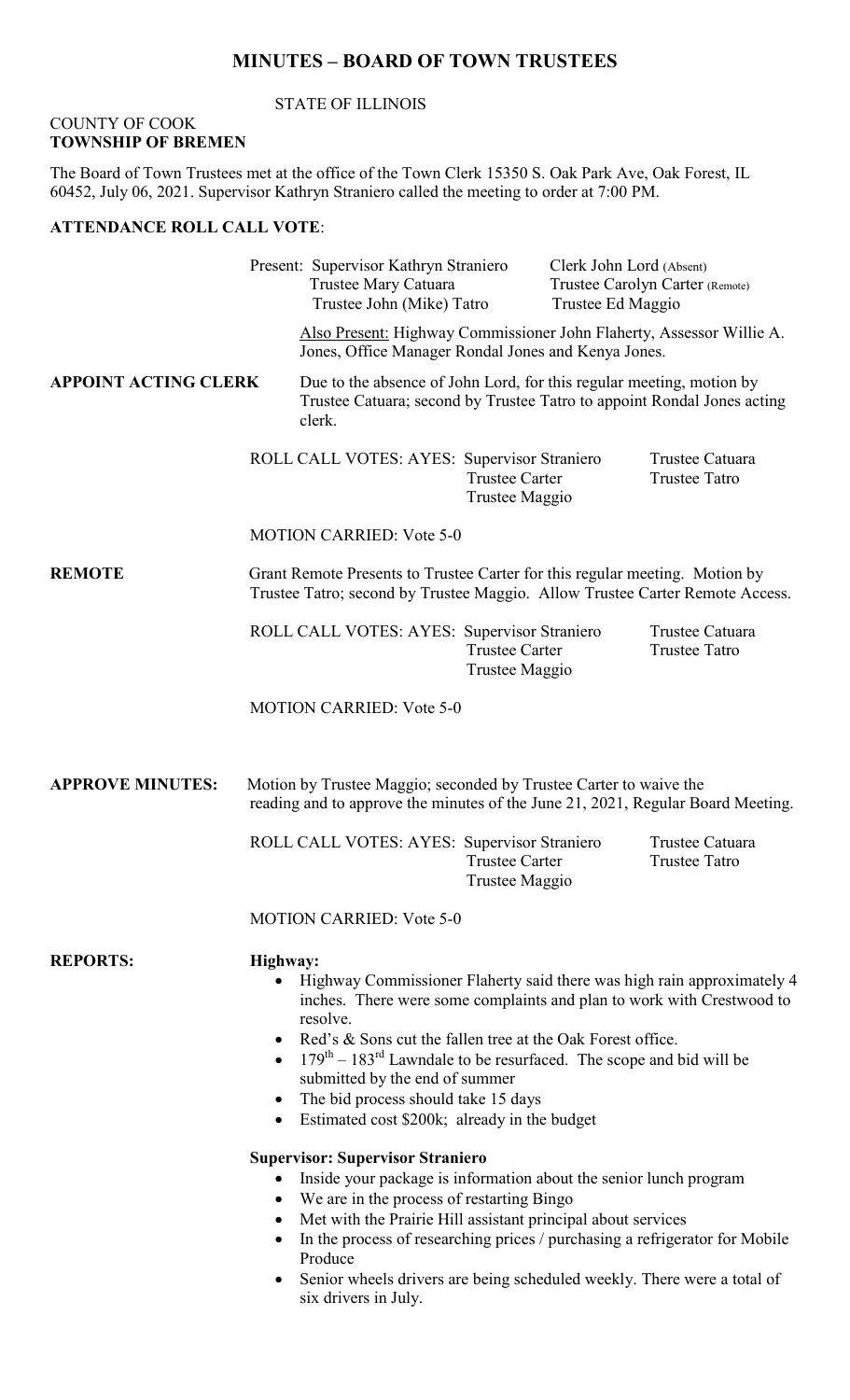## **MINUTES – BOARD OF TOWN TRUSTEES**

#### **Assessor:**

- 21 office visits
- Permits are in process
- Second installments won't go out on time; maybe 30 days late
- Attended a community outreach virtual seminar about 90 people attended from various townships
- They had a community outreach in Robbins for Juneteenth. We passed out juice boxes
- The Cook County Board of Review pre-appeal process will be electronic
- The Cook County Assessors had a community outreach for Rich, Bremen and Bloom Townships

#### **Trustee Carter:**

- The Hazel Nut Concert will be August 07, 2021
- There will be a parade and vendors
- The theme is plant based eating

**OLD BUSINESS: NONE**

**NEW BUSINESS**: **NONE**

#### **PRESENTATION OF BILLS:**

**CORP BILLS:** The following bills were audited by the Board for the General Corporate Funding in the amount of: **\$10,973.39**

> Motion by Trustee Catuara; seconded by Trustee Carter to approve payment of the General Corporate bills.

ROLL CALL VOTES: AYES: Supervisor Straniero Trustee Catuara Trustee Carter Trustee Tatro Trustee Maggio

MOTION CARRIED: Vote 5-0

 **GA BILLS:** The following bills were audited by the Board for the General Assistance Fund in the amount of: **\$2,133.14**

> Motion by Trustee Maggio; seconded by Trustee Carter to approve payment of the General Assistance bills:

> ROLL CALL VOTES: AYES: Supervisor Straniero Trustee Catuara Trustee Carter Trustee Tatro Trustee Maggio

MOTION CARRIED: Vote 5-0

# **ROAD & BRIDGE**

**BILLS:** The following bills were audited by the Board for the Road & Bridge Fund in the amount of **\$17,011.97**

> Motion by Trustee Catuara; seconded by Trustee Carter to approve payment of the Road & Bridge bills:

ROLL CALL VOTES: AYES: Supervisor Straniero Trustee Catuara<br>Trustee Carter Trustee Tatro Trustee Carter Trustee Maggio